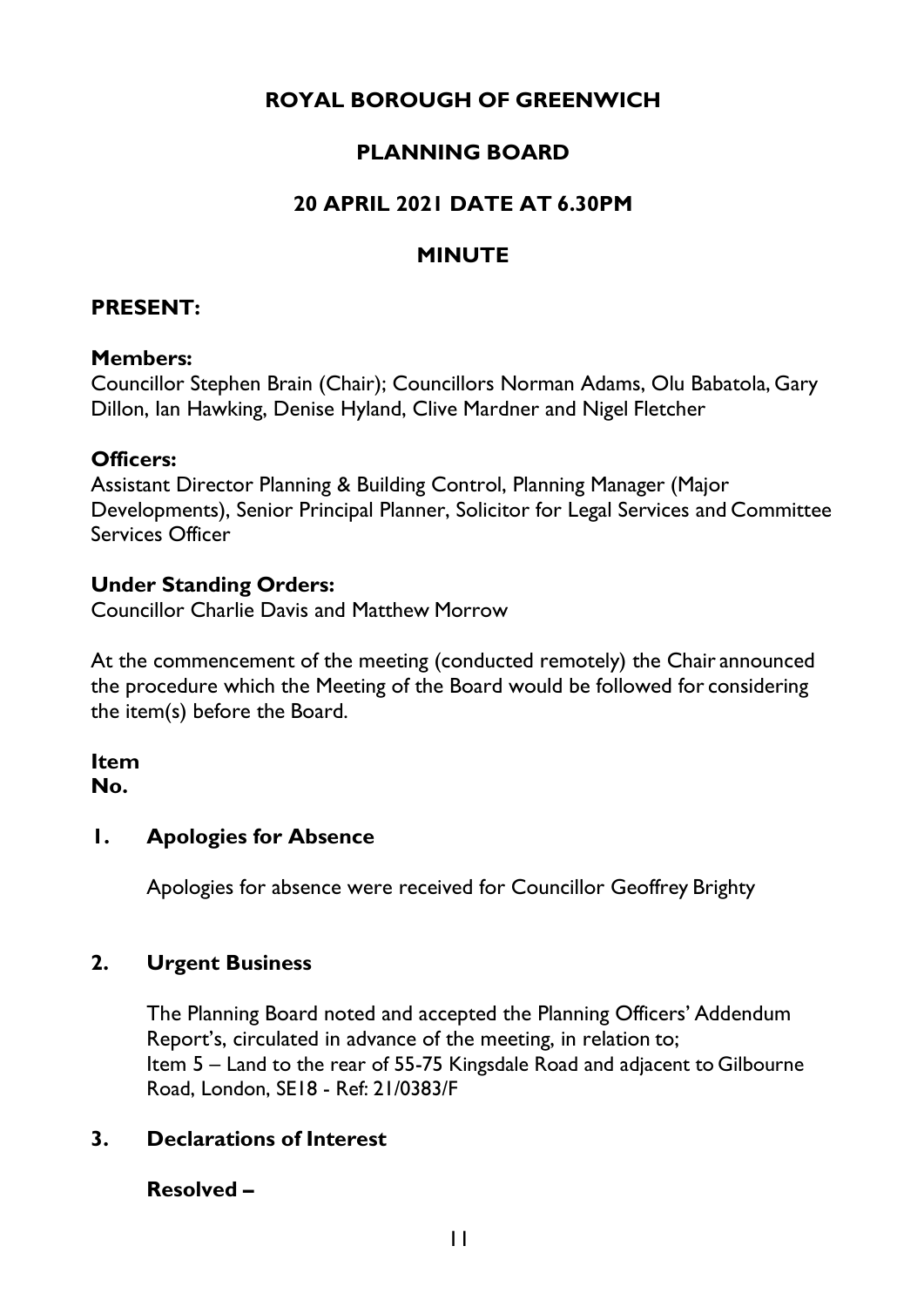That the list of Councillors' memberships as Council appointed representatives on outside bodies, joint committees and school governing bodies be noted.

#### **4. Minutes**

#### **Resolved –**

That the minutes of the meeting of the Planning Board held on 1 December 2020 be agreed and signed as a true and accurate record.

#### **5. Land to the rear of 55-75 Kingsdale Road and adjacent to Gilbourne Road, London, SE18 - Ref: 21/0383/F**

The Planning Board noted the Planning Officers Addendum report, which had been published in advance of the meeting, and accepted an illustrative presentation of the application from the Senior Principal Planner.

In response to Members' questions, the Senior Principal Planner advised that the Councils Highways Department had been consulted in respect of pedestrian safety and proximity of the entrance to the Rockliffe Manor Primary School and they had no concerns or objections to the proposal. That 166 consultation letters were sent to surrounding properties, including the six adjacent blocks, Kingsdale Road and Gilbourne Road; 6 objections were received. That all the existing trees would be retained, and 15 additional trees would be planted.

Councillor Charlie Davis addressed the Planning Board, as the Opposition Spokesman for Regeneration, stating that this was another situation were communal green spaces were being used for new housing, rather than utilising unused brownfield sites. The Councils' Planning documents show the green area are used by the community and the alternative green areas are not necessarily accessible to the less able bodied residents. Further, whilst policy was not to provide parking, in order to discourage residents from driving, the reality was that residents would own cars, as 60% of the Boroughs residents currently did. The parking provision with this application is inadequate.

Councillor Davis continued that the proposal appeared to be dropped in to the site with no acknowledgement to the heritage of the area or any apparent attempt to fit in with its surroundings, which was a failing of the new build project. He summaries that his objection to the proposal was based on the loss of further green space, failure to provide adequate parking and failing to fit in with the surrounding area and existing buildings.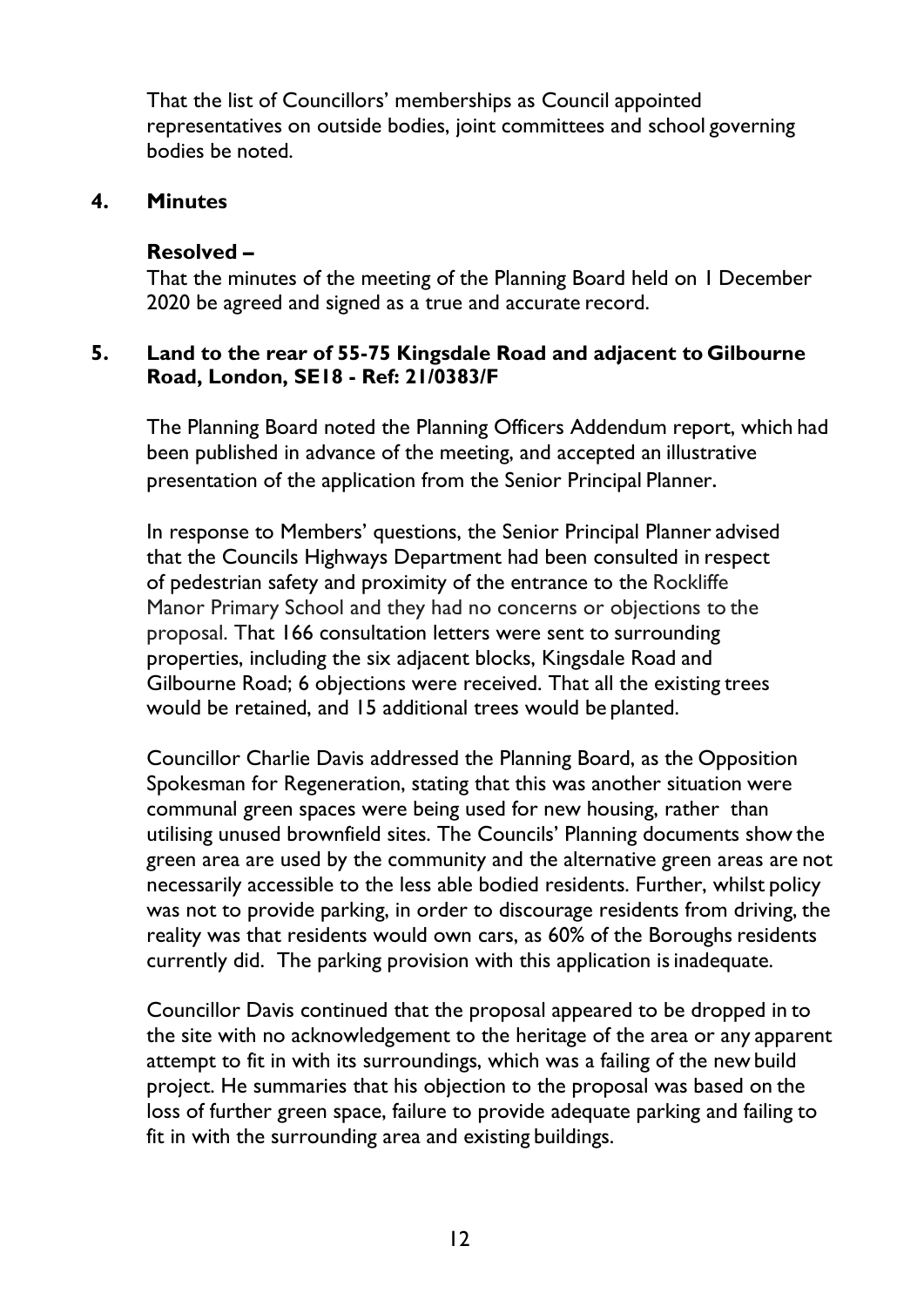In response to Members' questions, Councillor Davis noted that a lot of Greenwich Build units did not fit in with their surroundings, in part due to the modular build style, but aspects of the design such as the roof were adaptable. Further, the surrounding area was predominately two-story residential homes

The Planning Board accepted an address from a resident, who felt that, due to the pandemic, it had not been possible to undertake a proper consultation process and resident could only give feedback online, which was impossible for those without internet access. Whilst the homes would be carbon neutral there were no specific details of the internal environment mitigations or on the use of biomass boilers, heat recovery and insulation systems, rainwater harvesting, etc. The proposal would see an increase in car's, which had become an increasing problem over the past 10 years due to insufficient car parking spaces and, whilst the proposal would see 11 spaces for 15 homes and there was a need for increased parking in the area. The retained adjoining green spaces around the neighbouring blocks required improvement to allow greater use such as child play areas, ball sports and general recreation and with greater biodiversity and community access.

In response to Members' questions the resident advised that the consultation letters were received around Christmas, address to 'the resident' rather than individual names. Currently the green areas around the blocks was just grass and would benefit from play facilities, an enclosed ball and improved greening and seating areas. There was a space at the end of the development that could be used to create more parking spaces.

Councillor Matthew Morrow addressed the Planning Board, as a Ward Councillor, welcoming the application to provide much needed affordable new Council housing. The proposal would provide 15, carbon neutral, mixed units, which would be affordable and meet sustainability requirements and urged the Board to grant consent for the proposal.

In response to Members' questions Councillor Morrow noted that opinions on design were subjective and felt that the proposal was a modern build version of the existing, neighbouring blocks. He noted the additional each block would still retain green space and the proposal would provide an improved public realm, including publicly accessible seating and play equipment.

The applicant's planning consultant addressed the Planning Board, advising that the proposal had been developed in consultation with the Council's Planning and Urban Design Offices and through local consultation to arrive at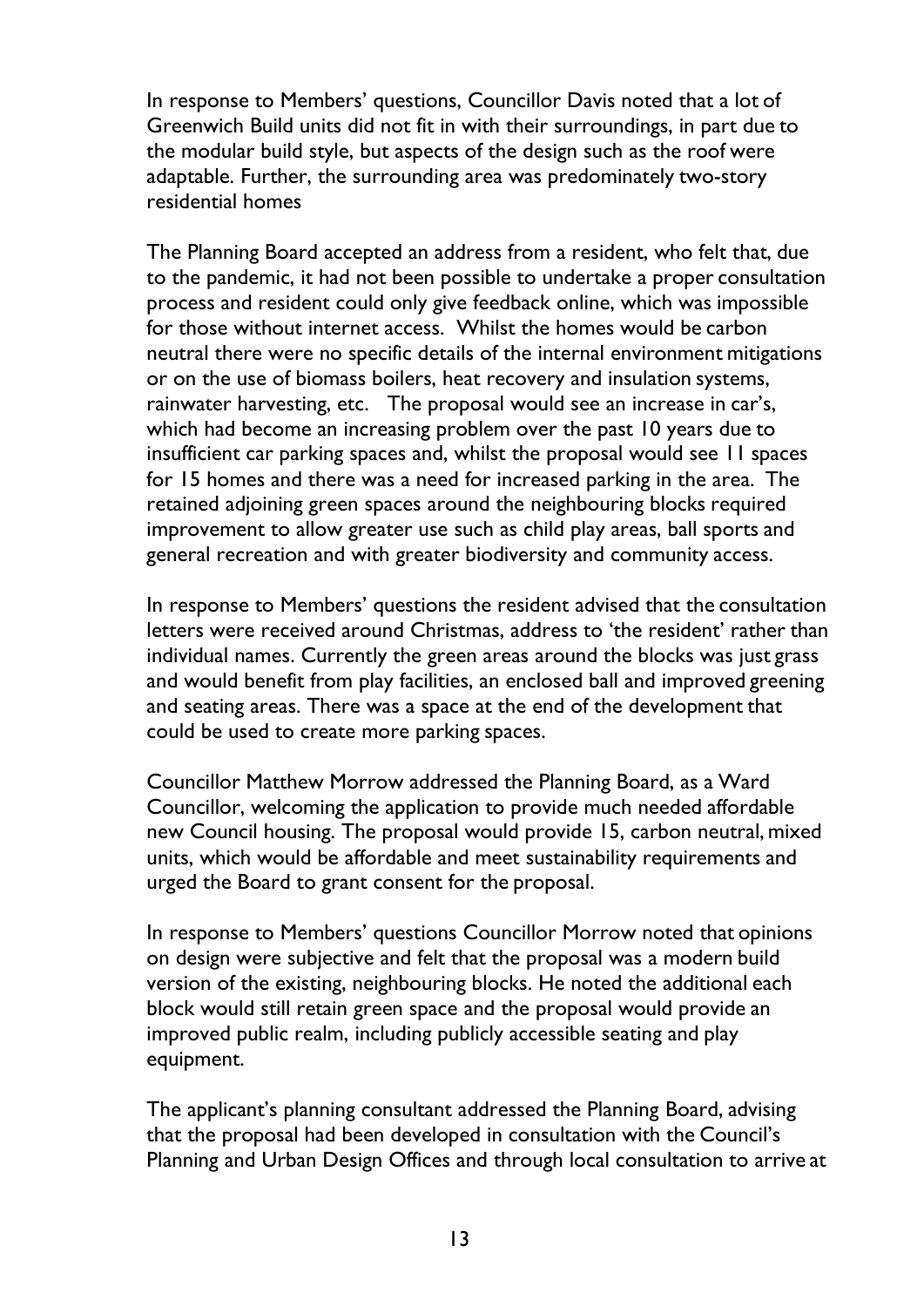a scheme which was acceptable in terms of the principle of development for the site.

The applicant's presentation team advised that the houses and ground floor apartments would have private amenities and shared access, with the upper floor units, to a large courtyard secured by access control gates, providing a doorstep play area with new planting elements. All the flats, I<sup>st</sup> floor and above, would have private balconies.

That following discussions with the School and a public consultation event, concerns were raised in respect of parking and it was considered that the new off street car parking spaces, associated with the application, be located to the rear of the site to prevent conflict between resident parking and visitors to the school; signage would be fitted to discourage non-resident parking. It was considered that there was sufficient parking provision on site and in the wider area to accommodate the existing parking need.

That all existing trees on site, including the prominent mature Poplar tree and mature screening to the site boundaries would be retained. In addition, 20 new trees would be planted along with bird and bee boxes and low level planting to increased biodiversity. The area of retained public green space, centred around the Poplar tree, would be enhanced with further seating, planting and informal play elements. A waiting area, adjacent to the school entrance, used by parents to drop off and pick up children from school, would be enhanced, in consultation with the school and the pavement along Gilbourne Road would be widened.

The applicant's agent summed up the presentation that the principle of development was considered acceptable by Planning Officers as was the impact on the townscape and was compliance the relevant national and local policies.

In response to Members' questions the applicant's agent responded that a range of unit sizes were provided in line with the Local Authority Housing Department request. A third of the units would be family sized.

In respect of the use of a flat roof, the applicants architect confirmed that in order to ensure carbon neutral, a flat roof would allow for a greater number of Photovoltaic (PV) solar panels to be fitted. It also allowed from more units to be included in the development, whilst retaining the overall height ofthe building in line with the existing blocks surrounding the site.

A Member expressed concerns that the Planning Board was being asked to agree an application without a clear landscape plan or proposals for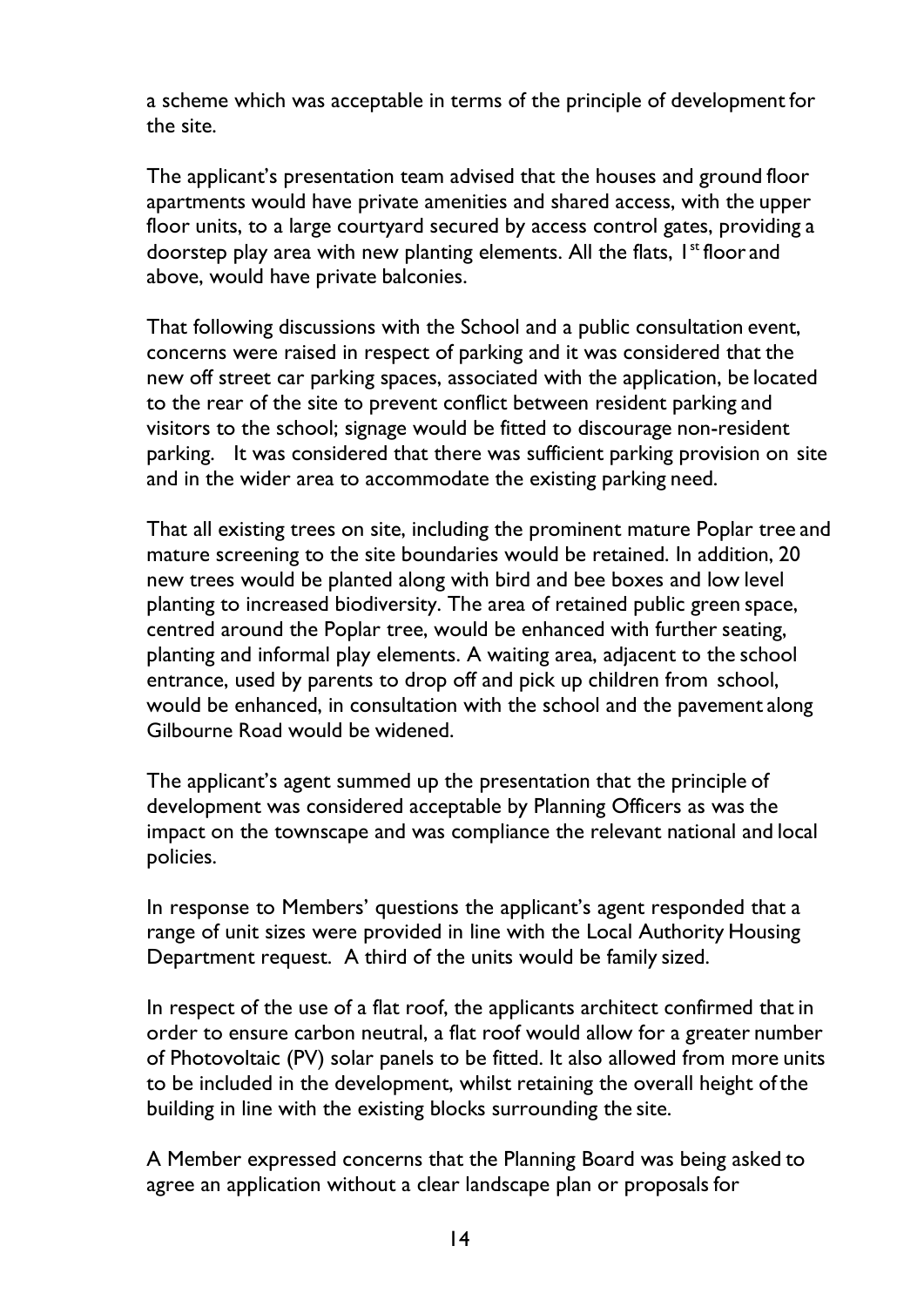landscaping improvements to the wider community green spaces. Further, their appeared to be no financial contribution towards improvements to the wider communal green areas surrounding the adjacent blocks and if this could be re-considered under the Head of Terms for the Directors agreement.

The applicant's team responded that there were enhancements to adjacent retained green areas on the application site, such as additional low-level planting and publicly accessible informal play and seating area. The private area to the rear of the proposal would be enclosed and secured for use of the new development in order to limit the potential for anti-social behaviour. A significant amount of open green space, to the immediately adjacent blocks, would be retained.

The Assistant Director, Planning and Building Control advised that the application would provide 15 new units, and in terms of proportionality, the scheme was mitigating its impact on the site. Whilst there may be a desire for wider improvements in the area, the secured s106 was considered appropriate to the scheme.

In considering the application before them a Member noted that they remained extremely concerned at the loss of green space and hoped that the applicants team took the Members comments into consideration and investigate the possibility of wider improvements to the retained green spaces in that area. They felt, however, that there were insufficient reasons for refusal. They noted that the School had expressed no objections and they were aware that the roads were quiet, though they retained concerns regarding traffic issues at the other side of the site.

A number of Members concurred with the comments, in respect of the treatment of the wider green environment.

A Member commented that the last few Greenwich New Build applications had proposed developments in keeping with the environment, however, in this case the lack of a pitched roof and design competed with the existing blocks, appearing to be a factory default design. They strongly felt that it was important that the development was in keeping with the surrounding area.

A Member noted that they share the concern that the proposal bore little relationship to the surrounding environment and whilst they had no concerns over the treatment of the elevation, they questioned if there were innovative ways of complying with the aim of carbon reduction whilst retaining a pitched or mono pitched roof. They felt that there was an increase of proposals with flat roofs, which did not look particularly impressive. Whilst accepting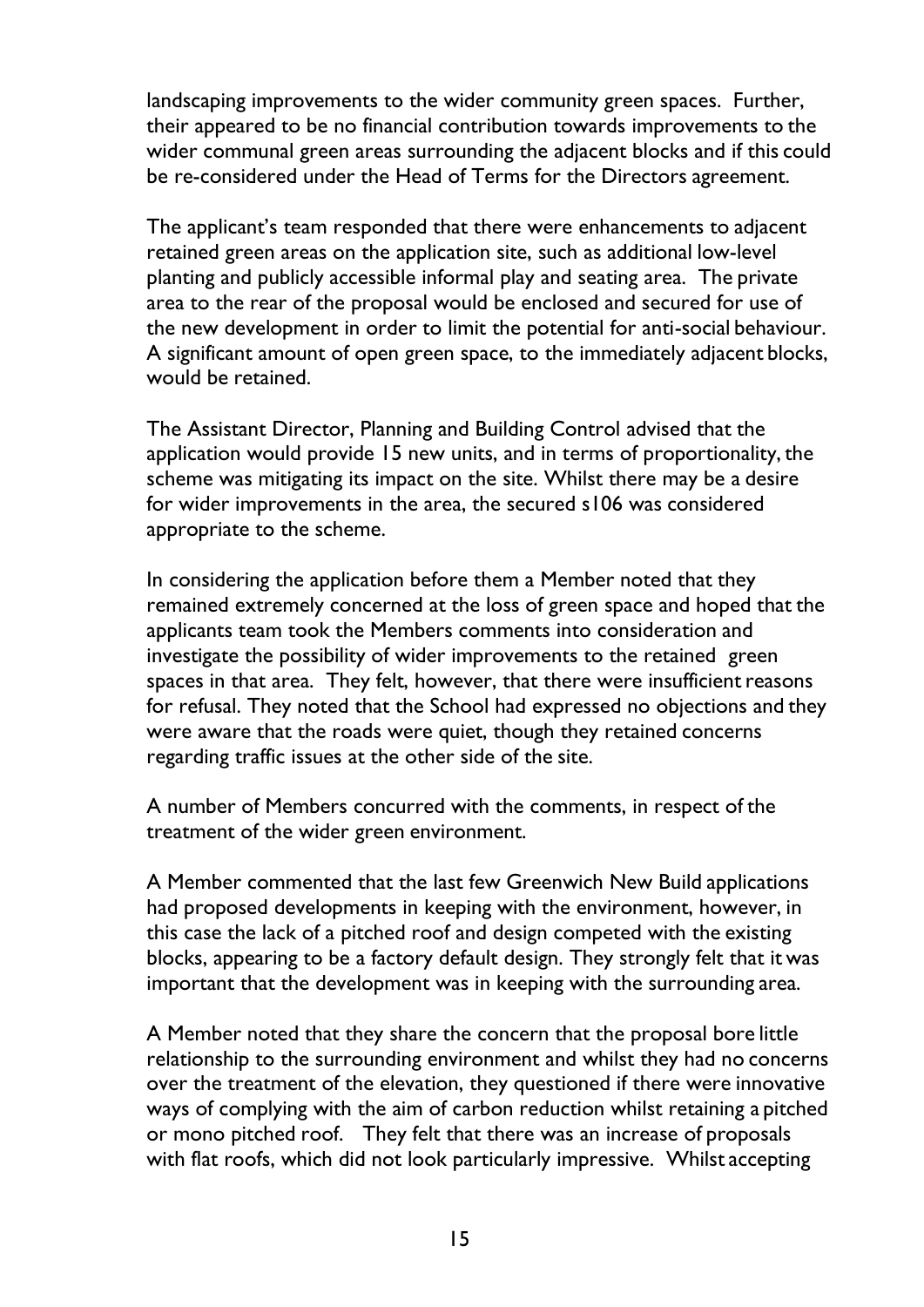the need for single occupancy units they had some concern at the greater number of single units than family units being provided.

A Member shared concerns at the design of the proposal and was disappointed at the unit size mix but also accepted the urgent need for accommodation. They felt that land was precious in the Borough and it was imperative that any Greenwich New Build developments maximised the use of whatever land was at the Authorities disposal for larger, family size accommodation.

A member commented that they felt that there was a need for both family and one bed properties, noting that single bedroom accommodation was often rented out a high premium. They welcomed the retention of all 22 existing trees and additional planting. They appreciated the concerns raised at the use of a flat roof but, whilst preferring an alternative roof style, felt the development was of an interesting design.

At the request of and on behalf of the chair the Clerk sought confirmation from all Members that they had maintained zoom connection for the entirety of the presentation and discussion on this item. No Member indicated that they had experienced any loss of connectivity.

The Planning Officers recommendation to grant planning consent was put to the vote with 6 Members in favour, 0 against and 2 abstentions.

## **Resolved –**

That planning permission be granted for the proposed construction of 15 dwelling houses (Class C3) together with associated landscaping, amenity space, refuse, cycle and car parking spaces

That Planning Permission be granted subject to:

- i. The prior completion of a Directors' Agreement containing the planning obligations as summarised in the heads of terms as set out in the report (Section 21), its addendum and the minute of the Planning Board meeting.
- ii. The authorisation of the Assistant Director of Planning & Building Control to:
	- make any minor changes to the detailed wording of the recommended conditions as set out in the report (Appendix 2), its addendum and the minute of this Planning Board meeting, where the Assistant Director of Planning & Building Control considers it appropriate, before issuing the decision notice; and